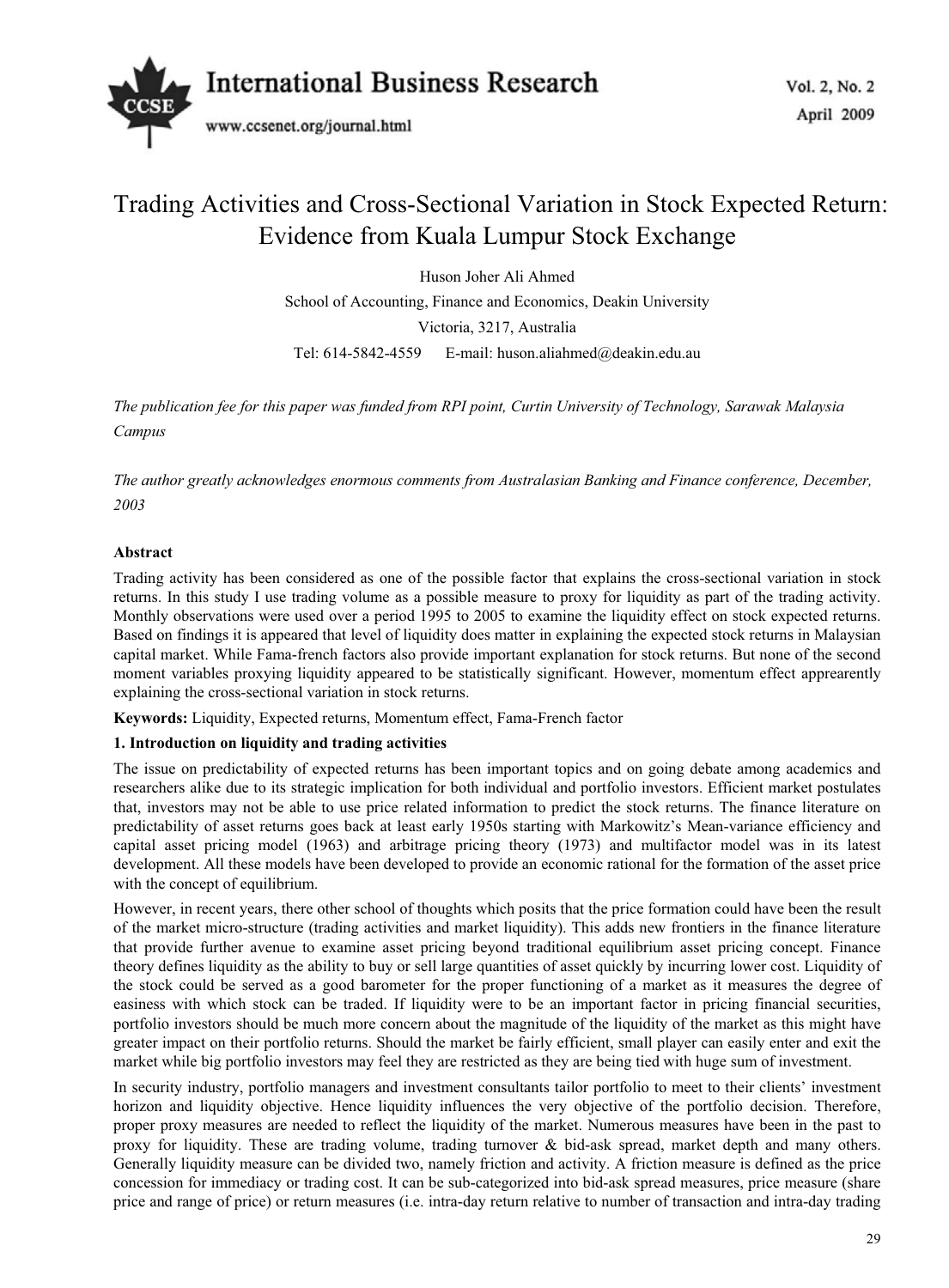volatility). While activity measure reflects the extent (magnitude) of trading activities. It can also be sub-categorized based depth measure (e.g. bid depth and ask depth); volume measures (i.e. number of share traded and dollar volume of share traded) and size measures (i.e. market capitalization and turn over rate). There is a general consensus that liquidity inclines when friction measure decrease and activity measure increase. Therefore, this study aims at examining whether or not liquidity or any other factors provide any explanation for cross-sectional variation in stock returns in Malaysian Capital Market. The rest of paper is organized as follow. Section one describes the fundamental feature of this study while section two discuss the literature on various forms of liquidity measures and it's impact on cross-sectional variation in stock returns. While section three discusses the methodology used to describe the relationship between stock expected returns and liquidity factors, momentum factors and Fama-French factors. And the last two sections discuss the findings and conclusion.

## **2. Literature Review**

There is mounting evidence that relative stock returns can be predicted by the factors other than the risk that are inconsistent with accepted paradigms of modern finance. Jegadeesh and Titman (1993), show that the returns history of the stock is useful in predicting relative returns. In addition Fama and French (1993) & Lakonishok et. al. (1994) show that future returns can be predicted by the relative size of the current market price of a stock and current value of the accounting numbers such as book value or earnings per share.

However, there are others who strongly believed that the findings presented by these researchers would have been flawed or spurious or at least in part. Khothari, et. al. (1995) & Brown et.al., (1995) offered different explanation as they cited the survival bias as a problem that can aggregate predicting power.

Several finance theories advocate the ability of investors to trade any number of securities without affecting the price in fairly efficient market. However, in real context this is not the case as trading activities are subject to various restriction such as trading cost, short sales and many more that impact price formation. The influence of the market imperfection (anomalies) on security pricing has long been recognized. The liquidity in particular has attracted a lot of attention from various quarters (Chrdia, Sarkar and Subrahmanyam (2002).

The mother of modern asset pricing is depicted by Capital Asset pricing model (CAPM) has been pioneer in determining the asset pricing solely based on market factor. However, it is a question whether market factor alone can be a source of determining the asset pricing. If it were not, would the liquidity may shed some light on asset pricing? By using CAPM Fouse (1979) found that liquidity grouping could effect security selection. His work implied that stock that previously appeared attractive when single liquidity grouping was used might not appear attractive when sorted into liquidity grouping. Many recent research papers also examine the effect of liquidity on stock return using various measures of liquidity.

James and Edmister (1983) found no significant difference between the mean returns of the highest and lowest quartile trading activity portfolio. The liquidity was proxied by daily trading volume. Amihud and Mendelson (1986) found that the expected returns are increasing and concave function of liquidity as measured by relative bid-ask spread using both ordinary and generalized least square regression on NYSE stocks. While Breannan et al . (1998) evidenced a strong negative relationship between stock returns and liquidity after risk adjustment and controlling for Fama-French factors (market to book, firms size, dividend yield, stock price). On the other hand Hameed and Ting (2000) found positive relation between returns predictability and the level of liquidity. The liquidity in their study was measured by average daily trading volume, percentage of days stocks traded and frequency of trading using contrarian investment portfolio methodology on Malaysian Market.

Obviously liquidity influence stock returns however, its ability to explain stock returns remain elusive. Generally, volume has probably been most widely used proxy to explain the price changes. One of the primary focuses of price prediction is volume of trading. On the basis of stock price data from 1965 through 1977, Touhey (1980) found neither the most basic nor the most complex volume indicators have actually forecast the S&P 500, the market consistently lead the volume rather than vice versa. Furthermore, the relationship among firm's size, liquidity and returns were analyzed by James and Edmister (1983) and suggested that a liquidity premium does not exist for inactively traded common stocks and firm's size effect is not attributable to trading activity. In addition Hammeed and Ting (2000) who documented positive relationship between trading activity and contrarian profit also showed that the different profitability of high volume and low volume portfolio is not totally due to the firm's size effects although differences are pronounced in the small firms' portfolio.

It also worthy to note that, the level of liquidity affect asset returns, while it is important to suggest that the second moment of liquidity proxy by standard deviation and coefficient of variation of both dollar trading volume and turnover could be positively related to asset returns. However, the concept was not apparently supported by Chordia et al. (2001). They document a negative relationship between average returns and coefficient of variation of both dollars trading volume and share turn over. Though numerous evidences were documented on the relationship between liquidity and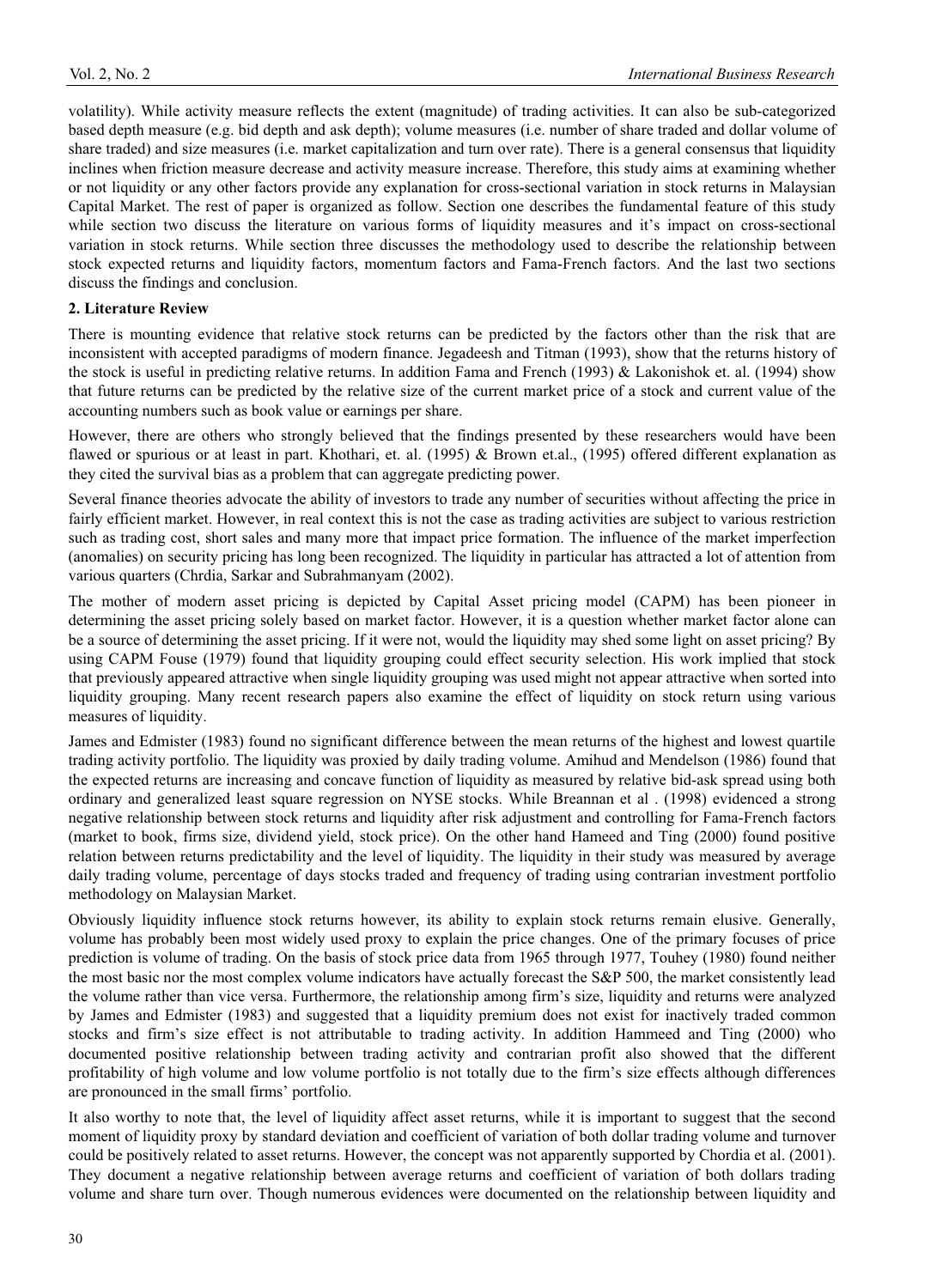stock returns, so far no conclusive evidences were presented. Therefore, this paper aims at examining whether the trading activity could provide an alternative explanation to cross-sectional variation in stock return in Malaysian market.

A large literature on the relationship between trading activities and stock market returns have been documented (Benston and Hagerman, 1974; Gallant, Rossi and Tauchen, 1992; Hiemstra and Jones, 1994' Lo and Wang, 2000. Foster and Vishwanathan (1993) examine the patterns in stock market trading volume, trading cost and return volatility using intraday data from a single year, 1988. For actively traded firms, they find that trading volume is low and adverse selection costs are high on Monday.

Amihud and Mendelson (1986) demonstrated that common stock with lower liquidity yielded significantly higher average return after controlling for risk and other factors. While Amihud et. al. (2000) provided theoretical argument to show how liquidity impacts financial market prices. Jones (2001) and Amihud (2002) show that time series expected return is an increasing function of liquidity that is proxied by turnover. Pastor and Stambaugh (2001) find that expected returns are cross-sectionally related to liquidity risk Amihud and Mendelson (1986) illustrate that the relative spread on stocks is negatively correlated with liquidity characteristics such as trading volume, the numbers of share outstand, number of market markers trading the stock and the stock price continuity. They also demonstrated the important of market microstructure factors as determinants of stock returns.

The bid and ask spread as used by Amihud and Mendelson (1986) is now a well-established measure of liquidity and transparency in the market. Market volatility as measure by the absolute value of the contemporaneous market return is positively associated with changes in spread (Cordial et al. (2001)), market returns are negatively associated with changes in spread. While, Brennan, Chordia and Subrahmanyam (1998) demonstrate a negative relation between average returns they use trading volume to proxy for liquidity. Brennan and Subrahmanyam (1996) find that the trading volume is an important determinant of the measure of liquidity. Chordia et. al. (2000) documented a strong cross-sectional relationship between dollar trading volume and various measure of bid-ask spread and market debt.

## **3. Data Methodology**

A sample of 174 firms was selected randomly, which met the selection criteria. 72 monthly observations were drawn over the period from 1995 to 2000. Informations were extracted from the daily diary of KLSE and company annual handbook published by KLSE.

# **4. Model development:**

Though various measures have been introduced, I selected dollar-trading volume as a possible proxy for liquidity since other measures, which require data that are not readily available. Two basic regressions were developed. The first model relates firms liquidity and expected return without isolating the others important variables. Therefore, in the second model I include Fama-french factors & momentum factors that are common in cross-sectional variation in stock returns.

 $R = \alpha + \beta_1 DOLV + \beta_2 STDDVOL + \beta_3 CVVOL + \beta_4 LIQUIV + \epsilon$  ---------------- (1)

 $R = \gamma 0 + \gamma_1 DOLV + \gamma_2 STDDVOL + \gamma_3 CVVOL + \gamma_4 BM + \gamma_1 PRICE + \gamma CRT23 + \gamma_6 CRT46 + \epsilon$  ----- (2)

 $R = (Pt-Pt-1)/Pt-1$ 

 $E(R) = 1/N\sum Rt$ 

 $VOL =$  the natural logarithm of the average dollar vole of trading volume in 72 month.

 $STDV =$  the natural logarithm of the standard deviation of dollar trading volume

 $CVVOL = coefficient of the variation of the dollar trading volume$ 

LIQUIV = is a dummy variable that take a value of one if the average dollar volume exceed the mean to proxy for the level of liquidity. This is done to examine whether level of liquidity will have any impact on cross-sectional variation in stock return.

 $SIZE =$  the natural logarithm of market value of equity of the firms.

BM = the natural logarithm of book value to market value ratio measured by the ratio of the book value of equity plus differed taxes to market value of equity

CRT23 = cumulative return over 2 months endings at the beginning of previous month.

CRT46 = Cumulative return over 3 month ending 3 moths previously.

#### **5. Hypotheses**

This study hypothesizes the liquidity, momentum factors and Fama-Frech factors do not prove any explanation for cross-sectional variation in stock returns. More specifically, following hypotheses were developed.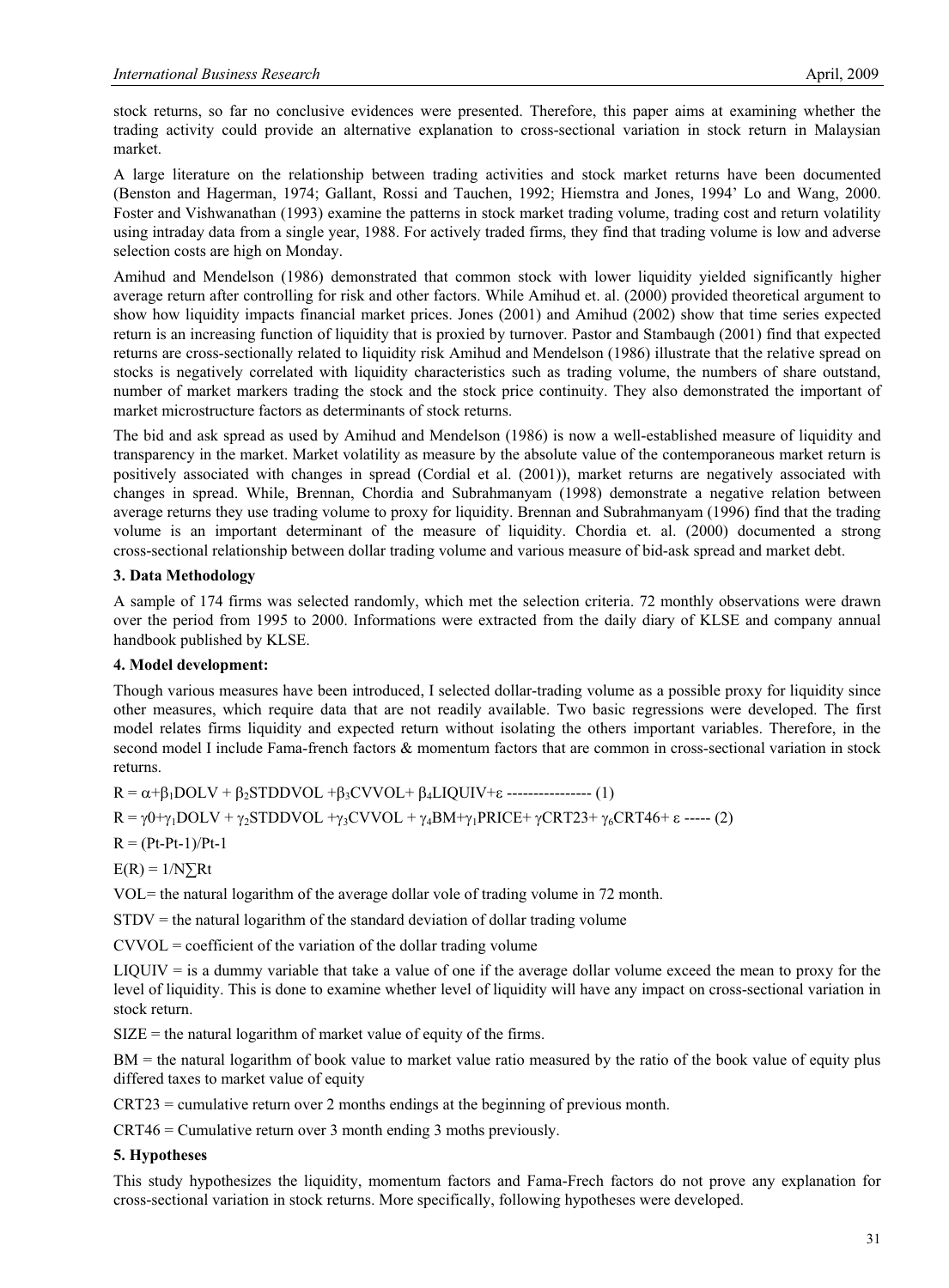Ha1: Liquidity factor measured by trading volume, volatility of trading volume and coefficient of variance in trading volume will have important impact on firms' returns as liquidity and volatility closely proxy the level of uncertainty face by the firms hence its impact on cross-sectional variation in stock returns.

Ha2: while liquidity may have important impact on firms' expected return, given nature of Malaysian capital market, firms' returns could also be partly explained by momentum factors and fama-french factors. Its is because, Malaysia capital market is relatively less efficient compare to other developed markets, hence these factors may provide significant importance to the cross-sectional variation in stock returns.

## **6. Findings and Discussions**

#### Insert Table 1 Here

Table 1 presents the findings from multiple regressions developed based dollar volume as the basic measure for liquidity. The model includes 4 variables including a dummy variable that take a value of one if the average dollar volume exceed the mean to proxy for the level of liquidity. The model retained only 2 variables namely dummy variable and dollar-trading volume abbreviated by DVOL, are significant at the conventional level. The model can explain 8.7% of the variation in firms' expected returns. The coefficient sign for dummy variable is as expected and this is in conformity with the liquidity theory that high liquid firms are relatively less risky hence resulting lower expected returns. And no sign of autocorrelation problem is observed, as the D.W test of 2.0399 indicates no such problem.

#### Insert Table 2 Here

Table 2 presents a more rigorous analysis of liquidity and expected returns by controlling Fama-French factors and momentum variables. The liquidity measure was based on dollar volume. Consistent with the findings presented in previous table, dummy variable reflecting the level of liquidity turnout to be negatively and significantly related to firms' expected returns. Momentum variables proxying for 2-months cumulative relative returns prior to one month period appears to provide better prediction for firms' expected returns. Similarly, Fama French factor namely book to market value ratio abbreviated by BM provides similar explanation for the changes in firms' expected returns. Therefore, we cannot safely conclude that liquidity is only factors that matter for cross-sectional variation in firms' expected return. Though no clear cut evidence was observed on the effect of liquidity on expected returns, 98 percent of the variation in expected was explained by variables included in the second model.

#### **7. Conclusions**

In this study I use trading volume as a possible liquidity proxy. The study is based on a sample of 174 firms, which are selected randomly over a period from 1995 to 2000. Monthly observations were used to examine the liquidity effect on stock expected returns. Two multiple regressions are developed separately to examine the relationship between liquidity and expected returns. The first model includes only liquidity factors while second model includes liquidity factors, momentum factors and Fama-French factors. Based on findings it is appeared that level of liquidity does matter in explaining the expected stock returns. While Fama-french factor proxied by book to market value ratio provides an important explanation for the cross-secitonal variation in stock returns. None of the second moment variables proxying liquidity appeared to be statistically significant. However, momentum factor appeared to be persistently explaining the cross-sectional variation in stock returns. The results are consistent with the study done by Amihud and Mendelson (1986) who demonstrated that common stock with lower liquidity yielded significantly higher average returns after controlling for risk and other factors. Hence the findings implies that the portfolio managers who tailor their portfolio on the basis of liquidity should be extra cautious as the liquidity is not only the factors that determine the cross-sectional variation in stock returns in Malaysian capital market as the momentum and Fama-French factors provide possible explanation for cross-sectional variation in stock returns.

#### **References**

Amihud V. (2002). Illiquidity and Stock Returns: Crossectional and Time series Effect, *Journal of Financial Market*, 5, pp.31-56.

Amihud, Y. & Mendelson, H. (1986). Asset pricing and the bid-ask spread. *Journal of Financial Economics,* 17. pp223-249.

Brennan, M.J. & Subrahmanyam. (1996). Market Micro-structure and asset pricing: on the compensation for liquidity in stock returns, *journal of financial economics,* 41, 441-464

Brennan, M.J., Chordia, T. & Subrahmanyam, A. (1998). Alternative factor Specifications, security characteristics and the cross-sectional of expected stock returns. *Journal of Financial Economics,* 49, 345-373.

Brown, S., W. Goetzmann & S. Ross. (1995). Survival, *Journal of Finance* 50,pp. 853-873.

Chordia, T., Shivakumar, L. & Subrahmanyam, A. (2000). The cross section of dailyvariation in liquidity. http://www.london.edu/faculty/1shivakumar/css51.pdf. Accessed On 8<sup>th</sup> October, 2001.

Chordia, T., Subrahmanyam, A. & Anshuman, V.R. (2001). Trading activity and Expected returns. *Journal of Financial Economics,* 59. pp3-32.